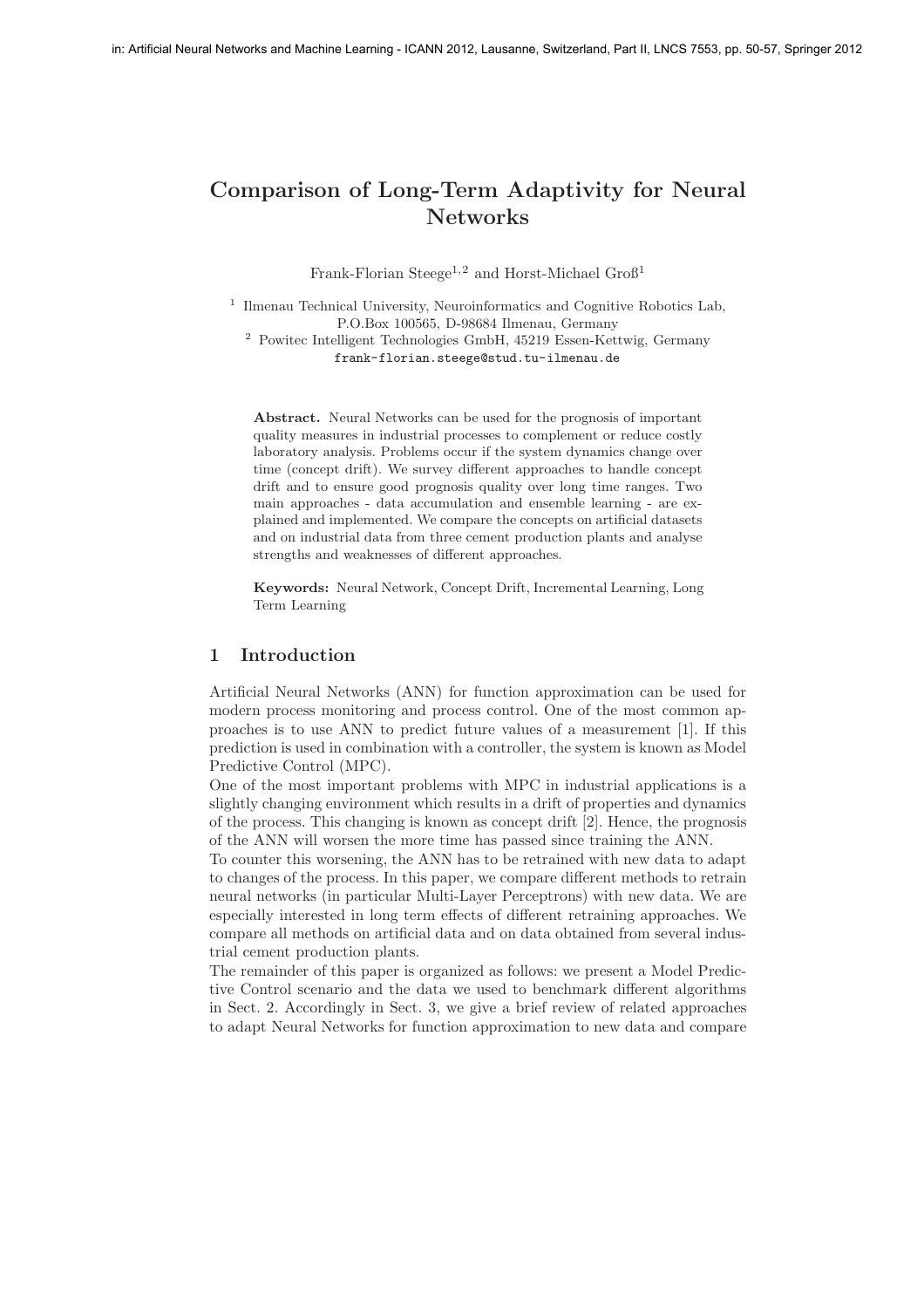their applicability to the environment. The algorithms we used are explained in Sect. 4 and a description of the experimental investigations is given in Sect. 5. We conclude with a summary and outlook on possible improvements.

## 2 Experimental Environment and Prerequisites

Automatic learning and continuous adaptation are required in process control if the dynamics of the controlled system changes over time. Industrial combustion processes as used in coal-fired power plants, waste incineration plants, or cement plants are a good example for such changing dynamics. Carbon black and slag are combustion by-products and coat the furnace walls. Over time, the coating grows and changes properties of the combustion process. An even more challenging issue are the fast changes in raw material qualities.

Cement plants are very challenging but also very promising applications for Model Predictive Control. Today cement usually is produced with rotary kiln plants [3]. The residence time of the raw material in the rotary kiln varies from 35 to 60 minutes and depends on the steepness, length, and rotation speed of the kiln. The quality of the produced cement is determined by laboratory analysis which can take from five minutes (X-ray analysis) up to two hours (chemical analysis). A cement sample is usually taken every two hours. Hence it may take up to four hours until a quality measurement is available for the current process situation. If a neural network can predict and estimate cement quality from continuous measurements, like air temperature, kiln rotation speed, raw meal feed etc. a controller can react much faster to changes of the cement quality. Figure 1 shows the prognosis of one main quality measure, the free lime value, obtained with a Multi-Layer Perceptron.



Fig. 1. Free lime value prognosis at a cement plant. The plot shows three days of plant operation with laboratory measurements and neural network prognosis of the free lime value. While a laboratory measurement is only available every four hours, the prognosis is available the whole time.

The free lime value [3] is a major quality criterion of the cement. If a good prediction of this value is possible, the whole production process can be stabi-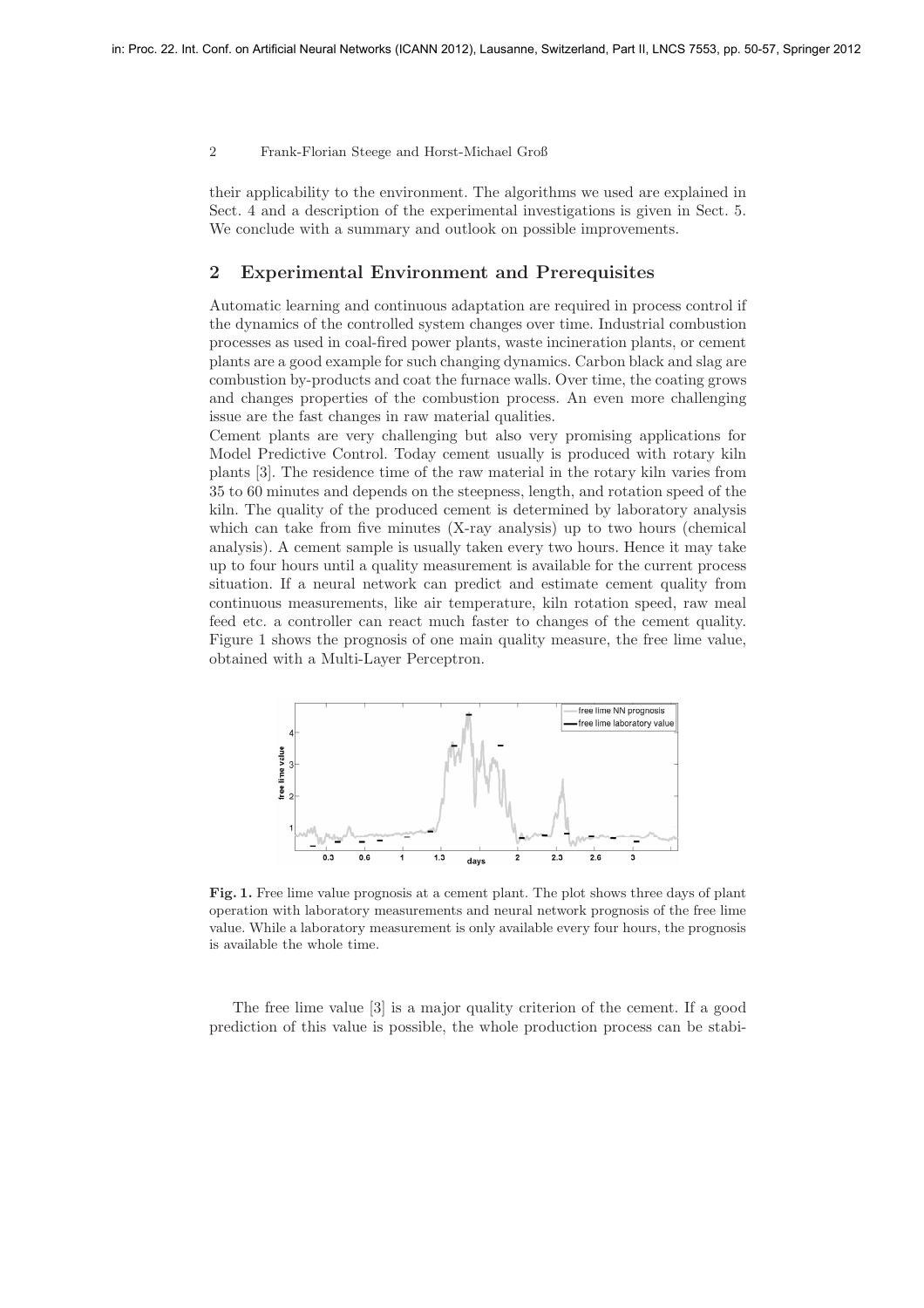#### Comparison of Long-Term Adaptivity for Neural Networks 3

lized. This prognosis can only be used for control purposes if it is correct. To obtain a correct prognosis over a long time range of two or more years is very demanding as process dynamics of the cement plant change as mentioned afore. Figure 2 shows long term changes of an important process measurement from a cement plant over a period of two years. To test the capability of different longterm network adaptation algorithms, we used data from three cement plants. The target for the approximation was the free lime value of the cement produced by the plant. Network inputs were signals obtained from the process such as kiln rotation speed, kiln temperature, and raw meal feed.



Fig. 2. Time plot of kiln inlet meal temperature over the period of two years. The measurement is low-pass filtered with a sliding time window of one week. Time spans without signal denote stops of the plant. Over the whole time, a change in the level and dynamics of the signal of about 80 degrees is visible.

## 3 State-of-the-Art

One of the first publications that mentions the difficulties in long term adaptivity of artificial neural networks in changing environments is [4]. The author analysed the problem of catastrophic interference in neural networks. Catastrophic interference describes the phenomenon that learning of new facts disrupts performance on previously learned old facts, however, in [4] the author did not give solutions how the problem could be solved or avoided.

In [5] the author proposes the FLORA framework which accepts only certain samples for training of a classificator. Old samples, that do not suit to the current window are not used for training. A method to weight old and new samples for a two layered network is introduced in [6] by using a forgetting function which reduces influence of old samples in the training process.

Other approaches use not only one approximator but an ensemble. Examples are Learn<sup>++</sup> [7], dynamic weighted majority [8], incremental adaptive learning [9], or iRGLVQ [10]. All ensemble based approaches are similar in their use of more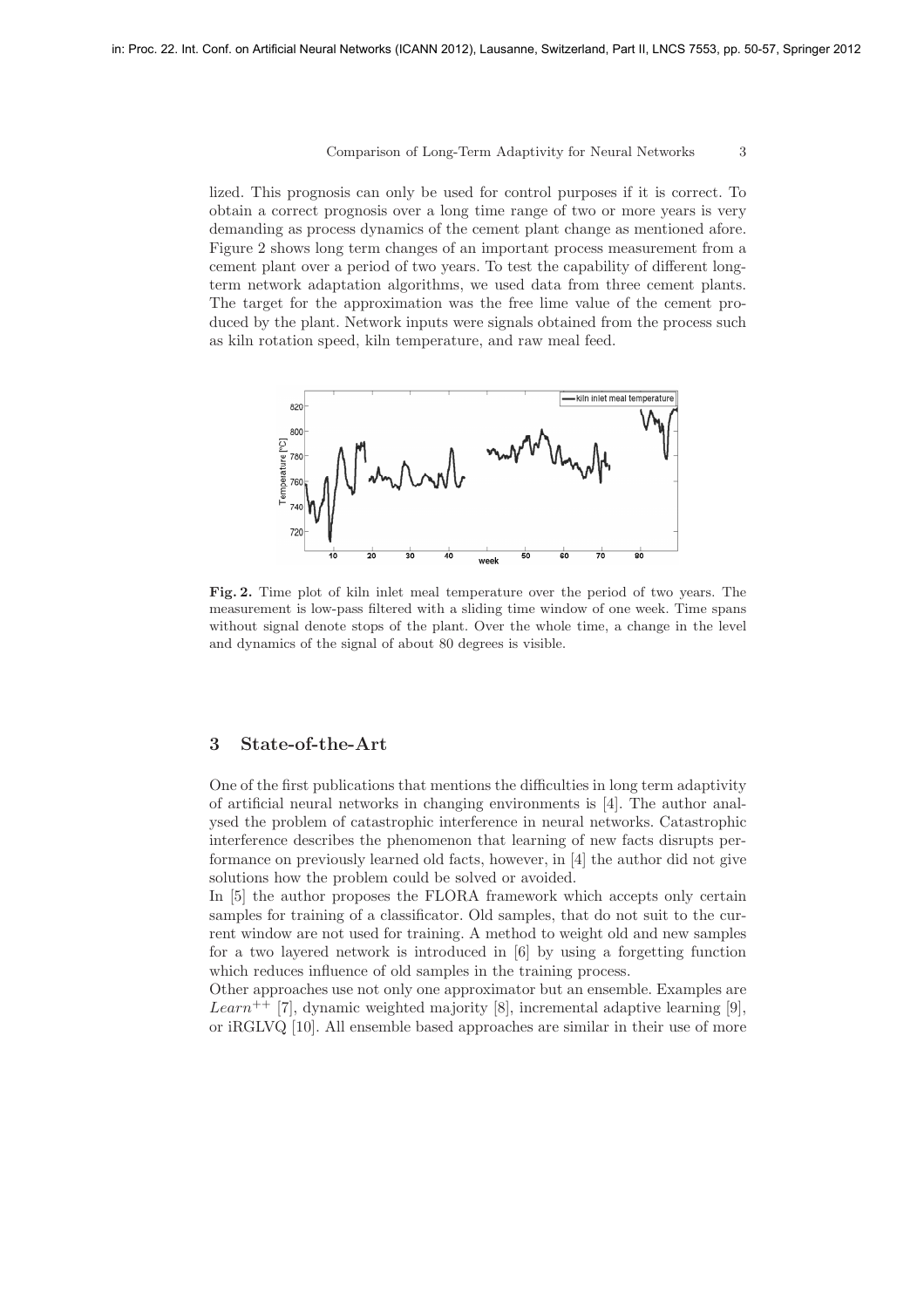than one model, where each model is trained with different data. They can be discerned by the basic model used and the way the ensemble members are used to compute an approximation.

Summarizing aforementioned publications, two different classes for handling concept drift can be distinguished:

- 1. Data accumulation/Instance selection  $[5, 6, 9]$ : learn a new model with all/selected data acquired; discard the old model
- 2. Ensemble learning [7–10]: learn a new model with new data; select the best model for every situation or merge output of old and new model

While comparing these different approaches two major problems occur: first, every approach uses a different basic approximation model which is adapted to concept drift. In [10] Learning Vector Quantisation (LVQ) is used, in [9, 7] Multi-Layer Perceptrons (MLP), in [6] a combination of two subnetworks, in [5] attribute-value logic, and in [8] an Incremental Tree Inducer (ITI) and Bayes learners. The second problem is that most results are obtained on artificial data or real data with artificially induced concept drift.

In the following, we compare algorithms on industrial data, use the same basic approximator (MLP), and compare results of different adaptation algorithms. For purpose of explanation and to allow for other researchers to reproduce our results, we also use three artificial datasets for benchmarking.

## 4 Algorithms for Automatic Network Adaptation

In Sec. 3 we showed that there are two paradigms how to adapt a model to concept drift: 1. data accumulation and 2. ensemble learning. In this section we propos algorithms to apply these paradigms to training of Multi-Layer Perceptrons as function approximator for the purpose of Model Predictive Control.

Every approach starts with the same preconditions: there is an initial dataset  $S_{init}$  with  $s_i \in S_{init}, s_i = (x_1, \ldots, x_m, y)$ , where  $x_1, \ldots, x_m$  are the input values/measurements for  $m$  input dimensions and  $y$  is the target value of the respective sample. This dataset is used to train a MLP  $N_{init}$  with Levenberg-Marquardt training algorithm.

#### 4.1 Data Accumulation

The principle of data accumulation is to have one model which is adapted when a certain amount of new data  $S_{new}$  is available. We applied three variations of this concept:

- data acc.1: create a dataset  $S_{accu} = S_{init} \cup S_{new}$  and retrain  $N_{init}$  with dataset  $S_{accu}$
- data acc.2: retrain  $N_{init}$  only with dataset  $S_{new}$ ; ignore old data
- data acc.3: split  $S_{new}$  in training data  $S_{new}^{train}$  and validation data  $S_{new}^{val}$  create a new MLP  $N_{new}$  and train it with  $S_{new}^{val}$  is lower than approximation if the approximation error of  $N_{new}$  on  $S_{new}^{val}$  is lowe
- error of  $N_{init}$  on  $S_{new}^{val}$  delete  $N_{init}$  and use  $N_{new}$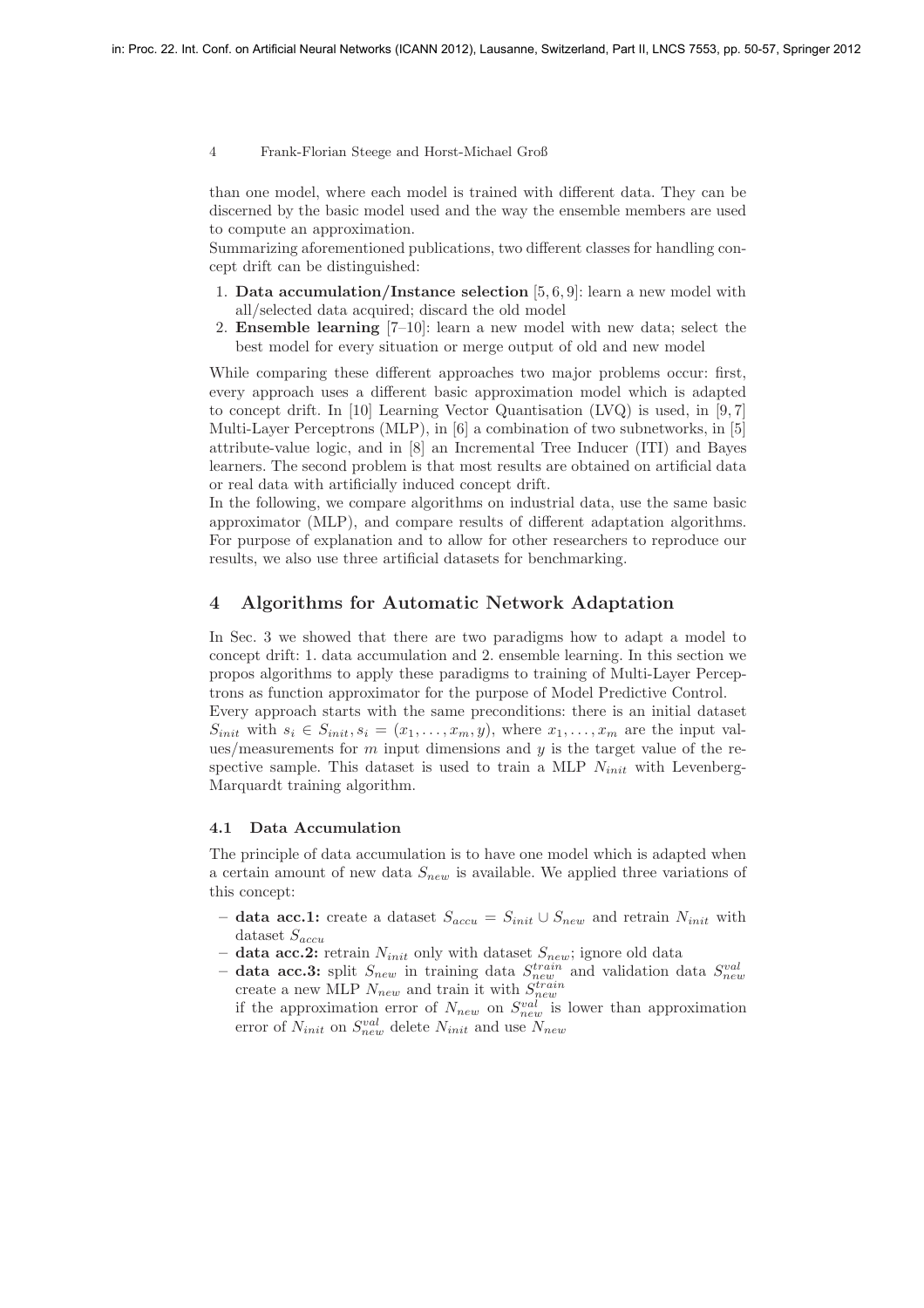Comparison of Long-Term Adaptivity for Neural Networks 5

Each of the three concepts is repeated every time a new dataset  $S_{new}$  is available (the exact number of samples sufficient to create a new dataset depends on the data used). The first concept uses all samples/information acquired over time but may suffer catastrophic interference as described in [4]. The second concept is a very basic version of sliding time window used in [5]. The third concept tries to compensate drawbacks of the first two concepts: a new (retrained) model is only accepted if its results are better than old model results.

#### 4.2 Ensemble Learning

The principle of ensemble learning is to train a new model  $N_{new}$  if sufficiently new data  $S_{new}$  is available. This results in a pool P of models  $N_i \in P, i = 1 \dots n$ where  $n$  is the number of currently available models. The important question is which model  $N_i$  is activated at a certain time step  $t$ ? We compare two different ways to determine the active model  $N_i$ :

- ensemble1: use all  $N_i \in P$  to simulate target y for the last d time steps:  $\overline{y}^s = (y^s_{t-d}, \ldots, y^s_{t-1})$  and compare prognosis error  $e = \sum |\overline{y}^s - \overline{y}|$  for all  $N_i \in P$ ; the model with lowest error is chosen
- **ensemble2:** compare current input and training data of each model  $N_i \in P$ to choose the best model; therefore:
	- cluster the training data (for example with a k-means clusterer) of each network  $i$  into  $k$  cluster  $K$  and calculate the characteristic input values  $\overline{x}^{ik} = (\overline{x}_1^{ik}, \ldots, \overline{x}_m^{ik})$  and the mean prognosis error  $\overline{e}^{ik}$  for each cluster centre
	- for every new sample  $s_{new} = (x_1, \ldots, x_m)$  calculate the Euclidean distance  $d_{ik}$  to each cluster centre  $\overline{x}^{ik} = (\overline{x}_1^{ik}, \ldots, \overline{x}_m^{ik})$
	- calculate the distance weighted error  $e^i = \sum_{c \in K} \frac{e_c \cdot d_c}{\sum_j d_j}$  of mean prognosis error for each cluster centre  $c \in K$  of each model  $N_i \in P$
	- the model  $N_i$  with the minimal  $e^i$  is chosen and set active

Both approaches are simpler versions of the ensemble methods used in [7–10]. The comparison of input/output-relations is not as easy in Multi Layer Perceptrons as in LVQs or rule based systems. Nevertheless both approaches enable to use adaptive ensembles of MLPs for Model Predictive Control.

## 5 Experiments

In this section, we apply the adaptation algorithms explained in Sec. 4 to data with concept drift. We use two different types of data. The first three data sets are obtained from rotary kiln cement production plants. The target  $y$  for the MLP prognosis is the free lime value which indicates the quality of the cement produced [3]. Five to ten different measurements from each kiln, such as kiln inlet temperature, secondary air temperature, raw meal feed, etc (see [3] for a detailed description of the measurements) are used as input values for a sample  $s_i = (x_1, \ldots, x_m, y)$ . We use two years of data of each plant which results in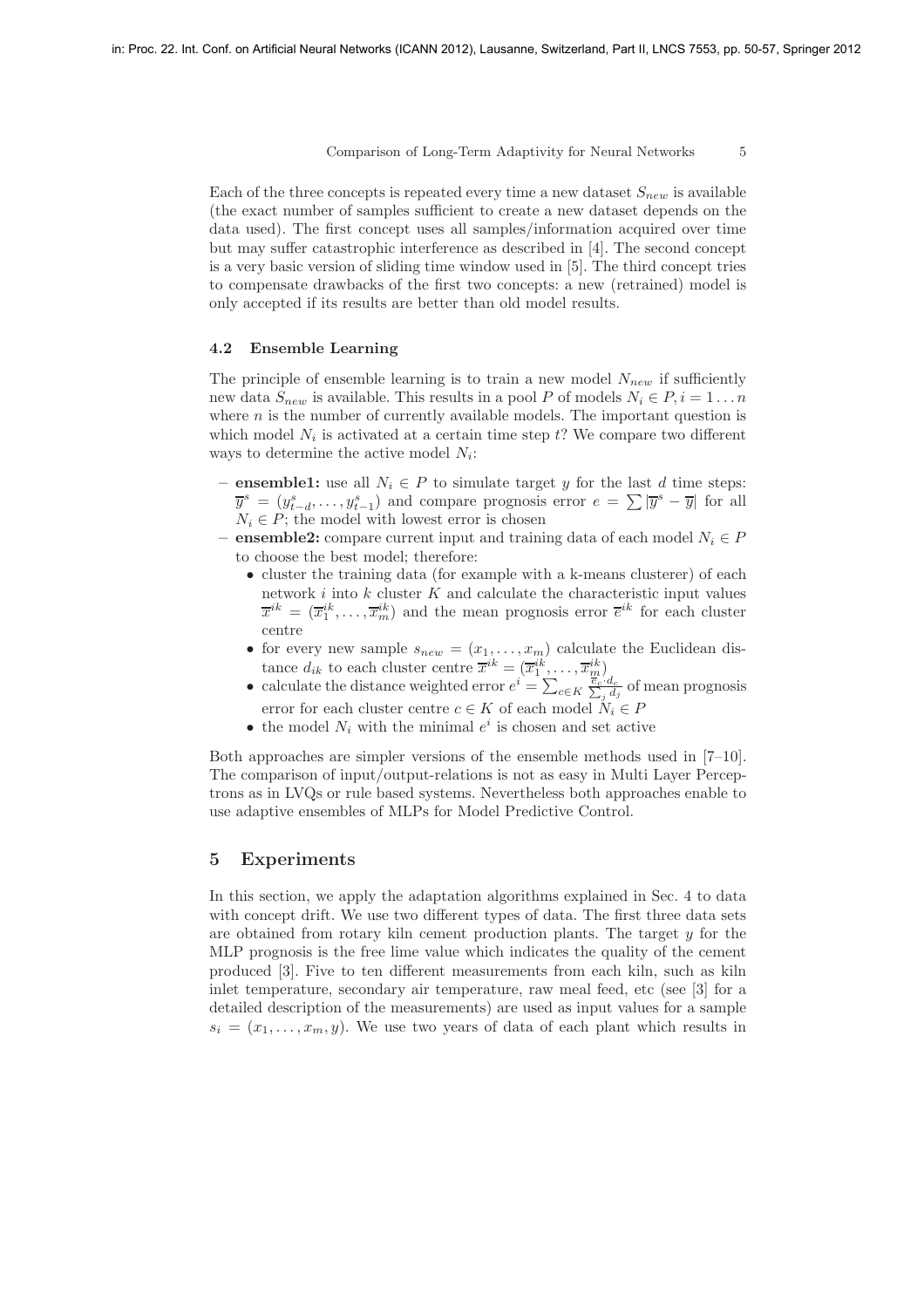2,100-4,000 samples, depending on the sample rate of the laboratory (from three up to eight hours) and the revision times of the plants.

For purpose of explanation and to allow for other researchers to reproduce our results, we also use three simple artificial datasets. We generate a target  $y(t)$ from five input signals  $x_1(t), \ldots, x_5(t)$  as shown in equation 1:

$$
y(t) = \alpha \cdot x_1(t) \cdot x_2(t) + x_3(t) + \alpha \cdot x_4(t) + x_1(t) \cdot x_5(t) + d(t)
$$
 (1)

Each input  $x_i(t)$  is randomly sampled from a Gaussian distribution of  $\mathcal{N}(0, 1)$ . We add noise data  $d(t)$  sampled from  $\mathcal{N}(0, 0.3)$ . Linear concept drift is induced by the parameter  $\alpha$  which changes over the simulation time. We apply three different variations for the concept drift:

- 1.  $\alpha$  changes linear from 0.1 to 1 and is set back to 0.1 at certain times; this corresponds to slagging in industrial plants which grows over time but is set back to a low level after a plant revision
- 2.  $\alpha$  is linearly changing from 0.1 to 1
- 3.  $\alpha$  does not change, which corresponds to a process without concept drift

Fig. 3 illustrates the progress of parameter  $\alpha$  at all three artificial datasets.



Fig. 3. Progress of parameter  $\alpha$  used to model concept drift in three artificial datasets.

For the prognosis of the target, we use a Multi-Layer Perceptron featuring one hidden layer with five neurons to approximate the target. Training algorithm is standard Levenberg-Marquardt training as included in the Neural Network library of Matlab. All networks (except approach data acc.1) are trained/retrained with 250 samples of data where the last 50 samples are used for validation. For *data acc.*1, we use a growing training set which includes all samples available since starting retraining. For *ensemble*2, we apply a k-means clusterer with  $k = 10$  to cluster the training set of each network. The test performed in ensemble1 to determine the best model is carried out with the last 50 samples observed. No additional pruning algorithms are used as we are focused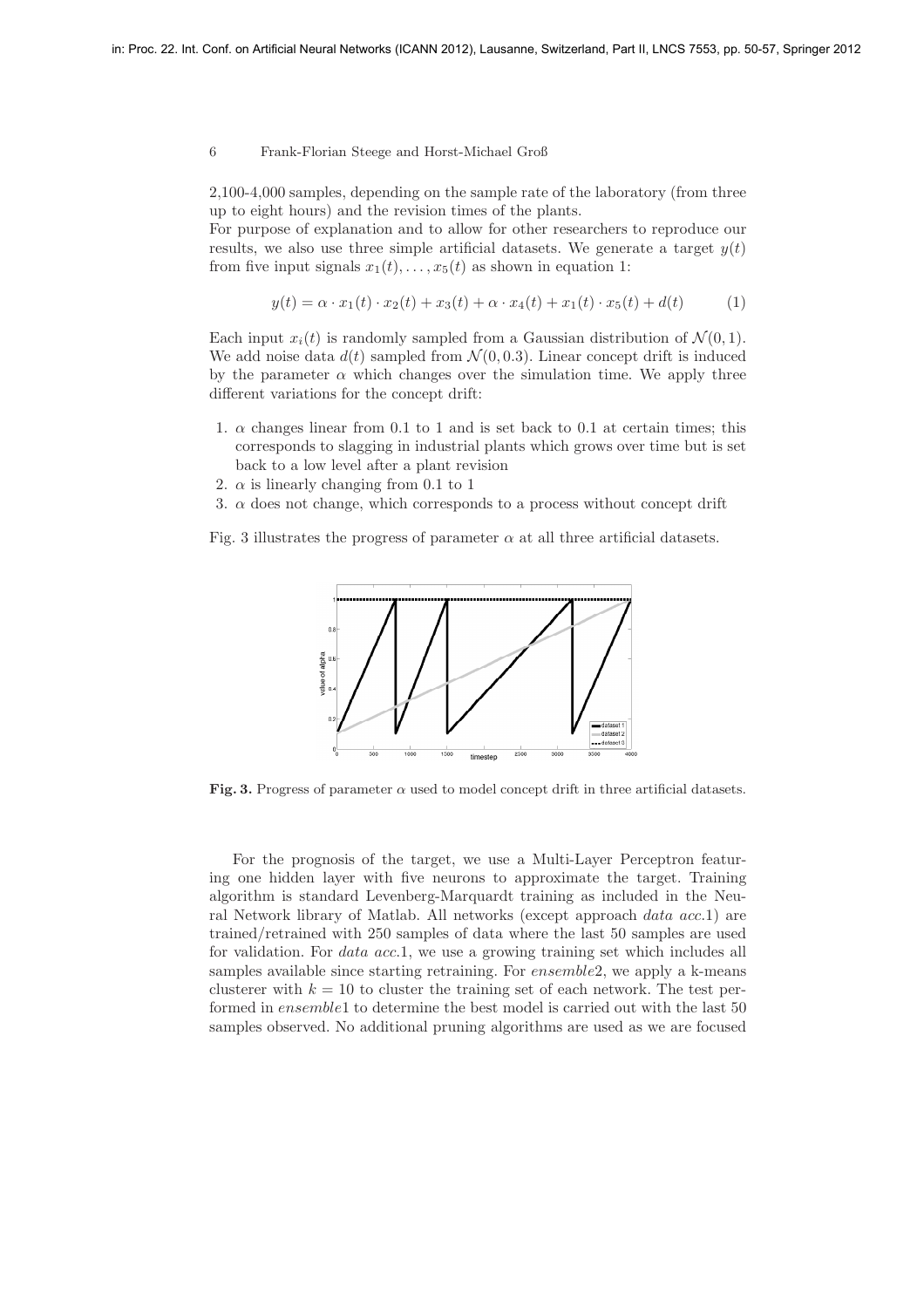| $\overline{e}_{Q50\%}$ | plant1 | plant2 | plant3 |       |       |       | $\Sigma$ plant    art.data1   art.data2   art.data3 | $\sum$ art. |
|------------------------|--------|--------|--------|-------|-------|-------|-----------------------------------------------------|-------------|
| no adapt.              | 0.635  | 0.871  | 0.782  | 2.288 | 0.309 | 0.334 | 0.135                                               | 0.778       |
| data acc.1             | 0.492  | 0.766  | 0.714  | 1.972 | 0.220 | 0.217 | 0.124                                               | 0.561       |
| data acc.2             | 0.701  | 0.773  | 0.768  | 2.242 | 0.201 | 0.156 | 0.124                                               | 0.481       |
| $data \tacc.3$         | 0.520  | 0.801  | 0.779  | 2.100 | 0.249 | 0.167 | 0.134                                               | 0.550       |
| ensemble1              | 0.478  | 0.795  | 0.749  | 2.022 | 0.193 | 0.168 | 0.134                                               | 0.495       |
| ensembed               | 0.524  | 0.850  | 0.793  | 2.167 | 0.306 | 0.275 | 0.185                                               | 0.766       |
| revisions              |        |        |        |       | 3     |       |                                                     |             |

Comparison of Long-Term Adaptivity for Neural Networks 7

**Table 1.** Median prognosis error  $\overline{e}_{\text{0.50%}}$  of 200 trials network training. The two best results of each data set are marked with a grey background. The number of plant revision (resets of the concept drift) and the sum  $\sum$  of errors over all datasets are also listed.

on effects the different adaptation algorithms have on long term prognosis error. Table 1 shows results on the different datasets.

For evaluation of the results, we repeated every simulation 200 times. The mean prognosis error over the whole time period was calculated. Afterwards, we compared the median  $\overline{e}_{\text{O50\%}}$  of all 200 trials for each concept and data set. We chose the median and not the mean because approximately 1% of the networks trained produces a very high error because of disadvantageous initialisation which influences the mean error of all 200 simulations disproportionately.

Prognosis without adaptation of the network produces the worst result. This was expected as it does not counter the concept drift. *ensemble*2 also performs very bad. This is a result of the imprecise representation of the input space we choose with the k-means clustering. If a better method is aquired to map and compare input/output relations in trained MLPs, this approach would surely produce better results. The potential of ensembles is revealed by ensemble1, which is the second best method of the six approaches we tested. Only if the concept does not change (art.data3) or there is no revision of the plant included in the data (art.data2, plant3), data accumulation approaches outperform this ensemble approach.

Of the three different data accumulation approaches data acc.1 performs best on real world data. This is surprising, since data acc.1 uses all data available, which results in ambiguous data due to the changing parameters (boiler slagging in plants and  $\alpha$  in artificial data). Nonetheless the prediction acquired with unambiguous data but fewer training samples is worse. We expect the results of data acc.2/3 to get better if the sampling rate is increased and more samples are available for the used time window.

On plant3 the differences between the approaches are smaller than on other plants. The reason is that in *plant*3 other sensor measurements than in *plant*1 and *plant*2 had to be used because of the plant architecture. Hence the overall prognosis quality decreases and differences between the adaptation concepts disappear.